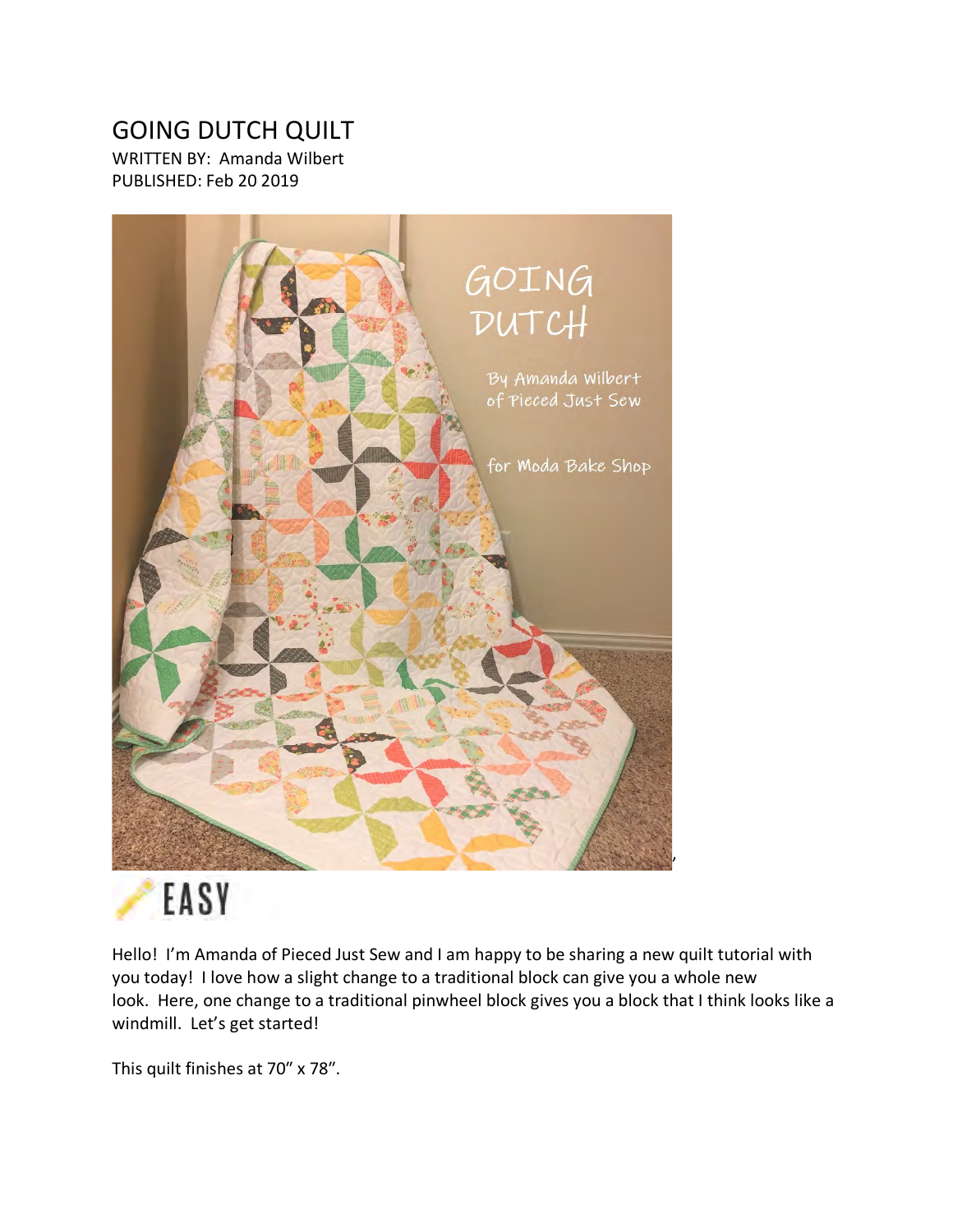## INGREDIENTS



4 charm packs of Strawberry Jam by Corey Yoder 4 charm packs for background (Bella Solid 9900-98)\* 1-3/4 yards for background (Bella Solid 9900-98)\* 3/4 yard binding fabric (SKU 29066-28) 4-1/2 yards backing fabric (SKU 29062-19) \*If you do not have solid charm packs, you will need a total of 4-1/4 yards of background fabric.

## **INSTRUCTIONS**

From the Strawberry Jam charm packs, choose a total of 144 squares (or 36 per charm pack). You do not have to use the same squares from each charm pack, but make sure you have an even number of each print since each block uses two matching charms.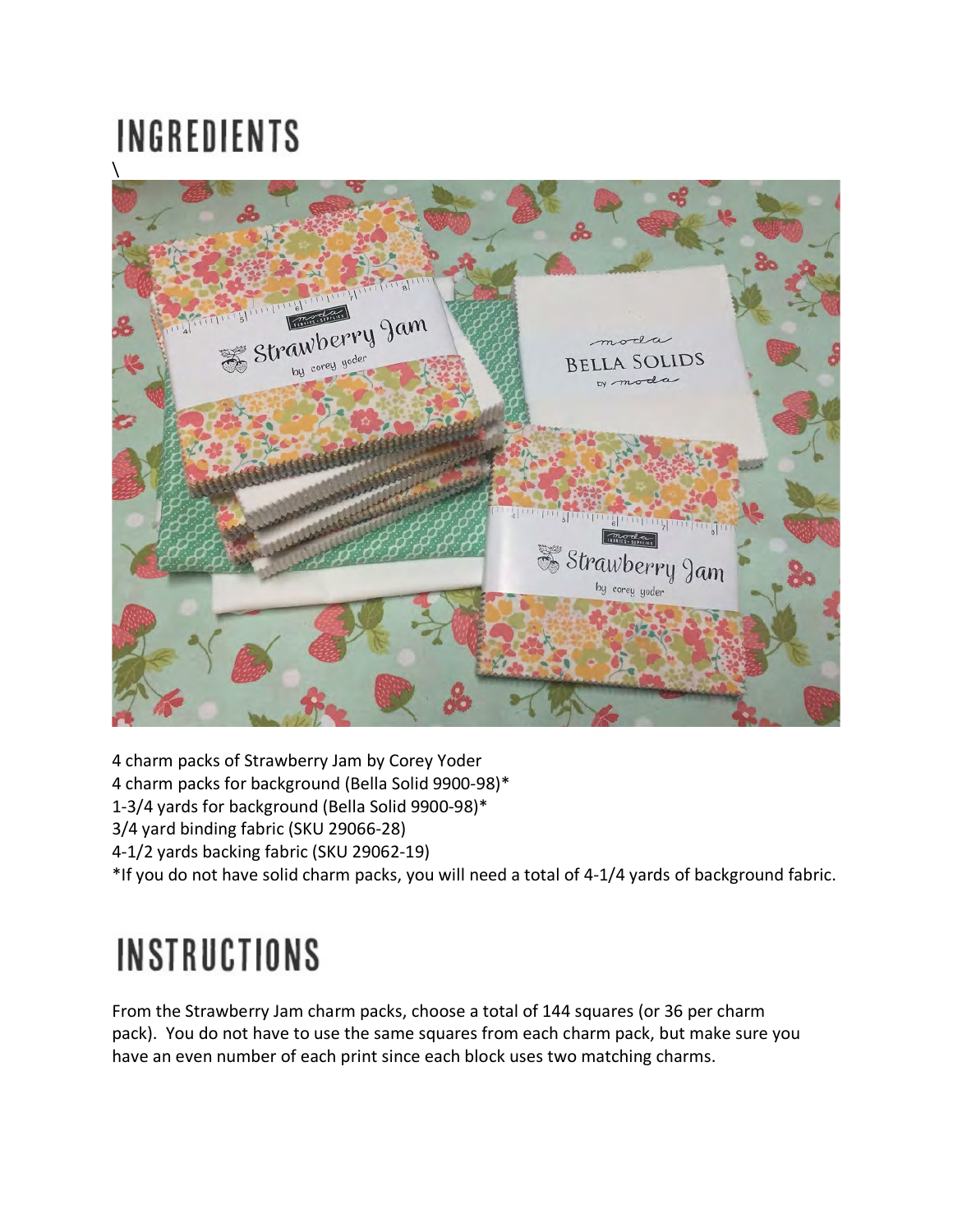#### **Cutting:**

From the background fabric:

15 strips, 2" wide; subcut into 2" squares (20 per strip) until you have 288 squares. 8 strips, 3-1/2" wide; set aside for borders.

If you are not using solid charm packs for the background, also cut 18 strips, 5" wide. Subcut into 5" squares (8 per strip) until you have 144 squares.

From the binding fabric, cut 8 strips, 2-1/2" wide.

#### **Making the block:**

Draw a diagonal line from corner to corner on the background charm squares. Pair each square with a print charm square, right sides together. Sew 1/4" away from the line on both sides. Cut apart on the center lines and press towards the print fabric to create half square triangles (HST). Trim each to 4-1/2".



Draw a diagonal line from corner to corner on the 2" background squares. Place a square on the corner of each HST unit as shown below. Make sure that the square is covering only the print fabric. If it is touching any background fabric at all, the square is on the wrong corner. Sew directly on the line. Trim 1/4" away from the sewn line and press towards the corner square. Repeat for all of the HSTs.



Pair up two units with matching prints. Arrange them as shown below. Sew the two units together and press as shown. Repeat until all of your units have been paired up.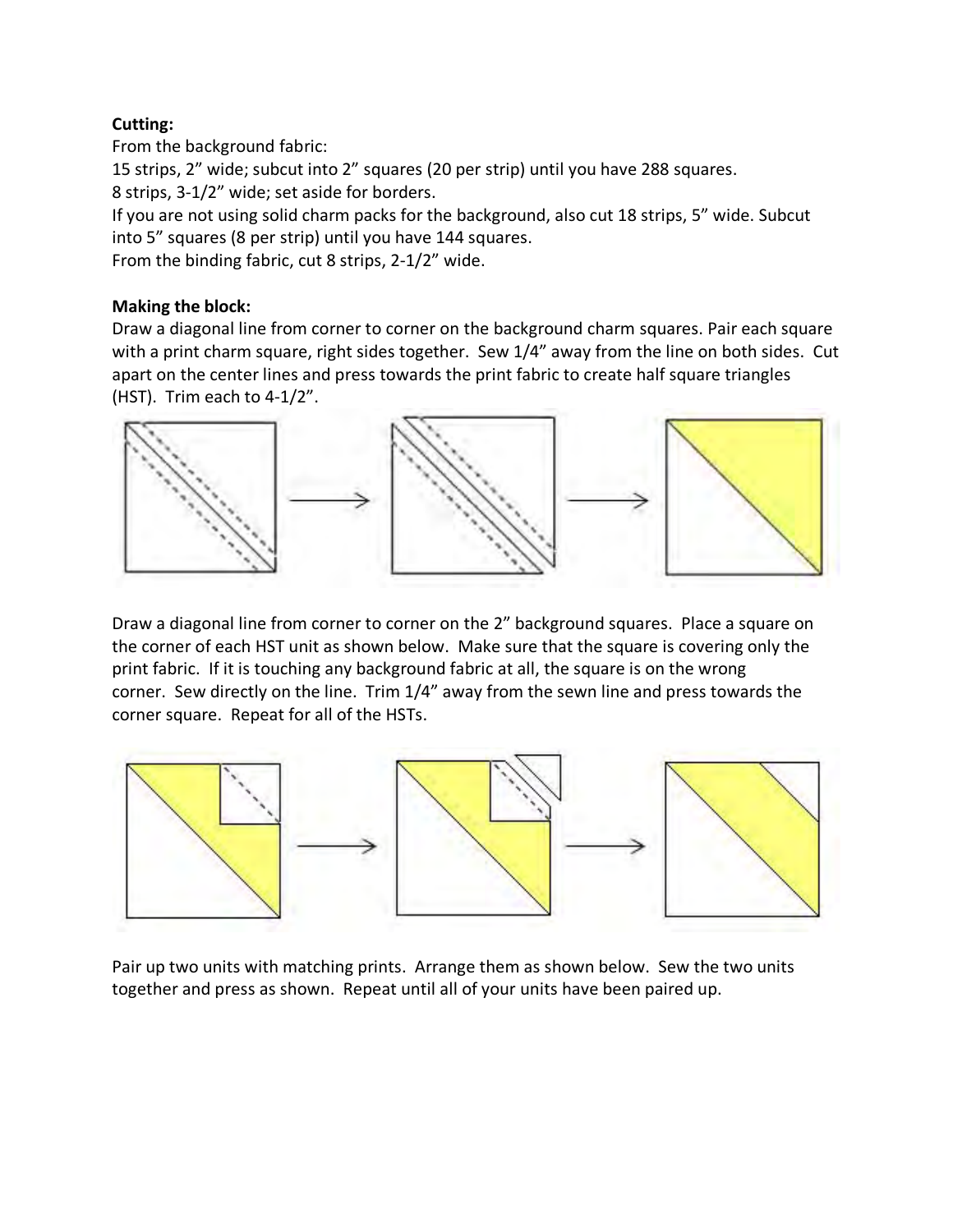

**Tip:** There are two ways to make this block. You will want to make sure that you make every block the same way. Otherwise, your windmills will not all spin the same way. Keep this in mind when sewing your blocks as it might not be obvious that a block is sewn the wrong way until you begin sewing the blocks to each other. The photo below shows the two ways to make the windmills. Neither is wrong on its own, but you don't want both in your quilt. I made my blocks like the pink block on the left.



To make the block, take two matching pairs from the previous step. Rotate one pair 180 degrees so that the two pairs are arranged as shown below. Sew together and press. The center of the block may be bulky, so I recommend pressing the seam open. Repeat until you have 72 blocks.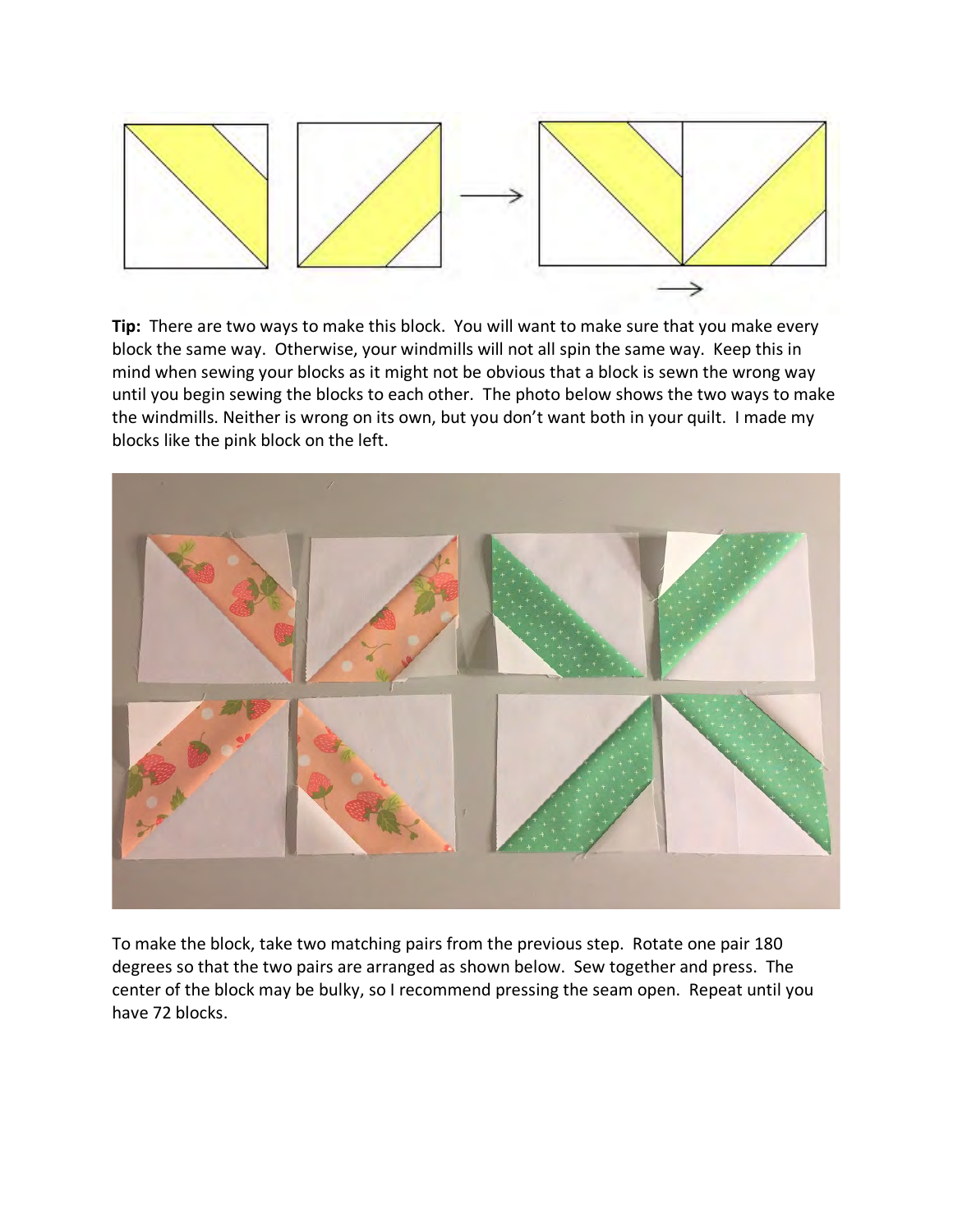

#### **Assembling the quilt top:**

Lay out your blocks into nine rows of eight blocks each. Once you've decided on an arrangement, sew the blocks together into rows, and then join the rows together. If the seams are bulky once blocks are sewn to each other, press the seams open. Otherwise, press every other row in the opposite direction so that the seams will nest when the rows are sewn to each other.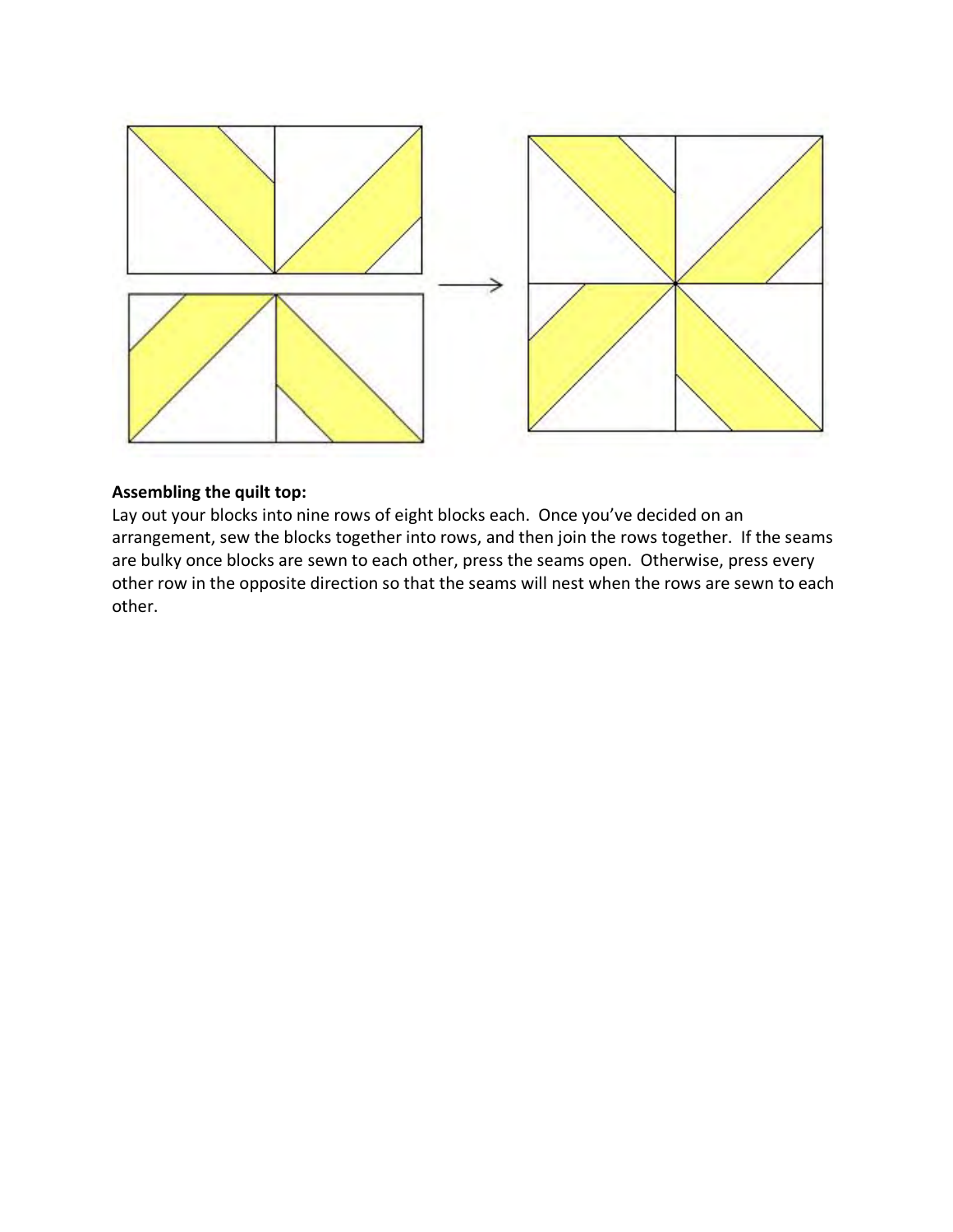

Sew the border strips end-to-end. Measure your quilt from top to bottom. Cut strips for the size needed and sew to each side. Repeat for the top and bottom by measuring your quilt top from side to side.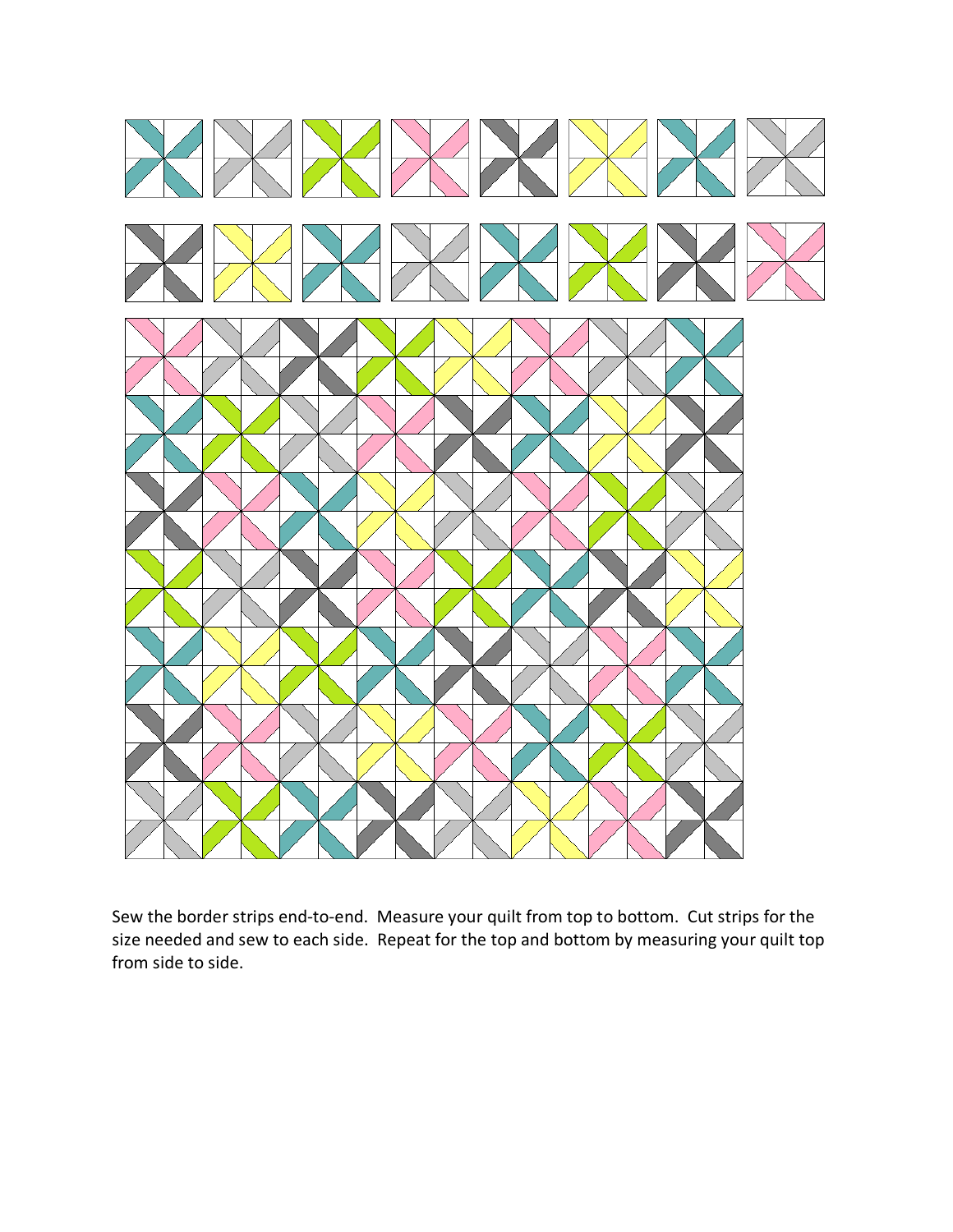

# YIELD

Your finished quilt should measure approximately 70" x 78". I quilted mine with an edge-toedge pantograph called Spring Thing.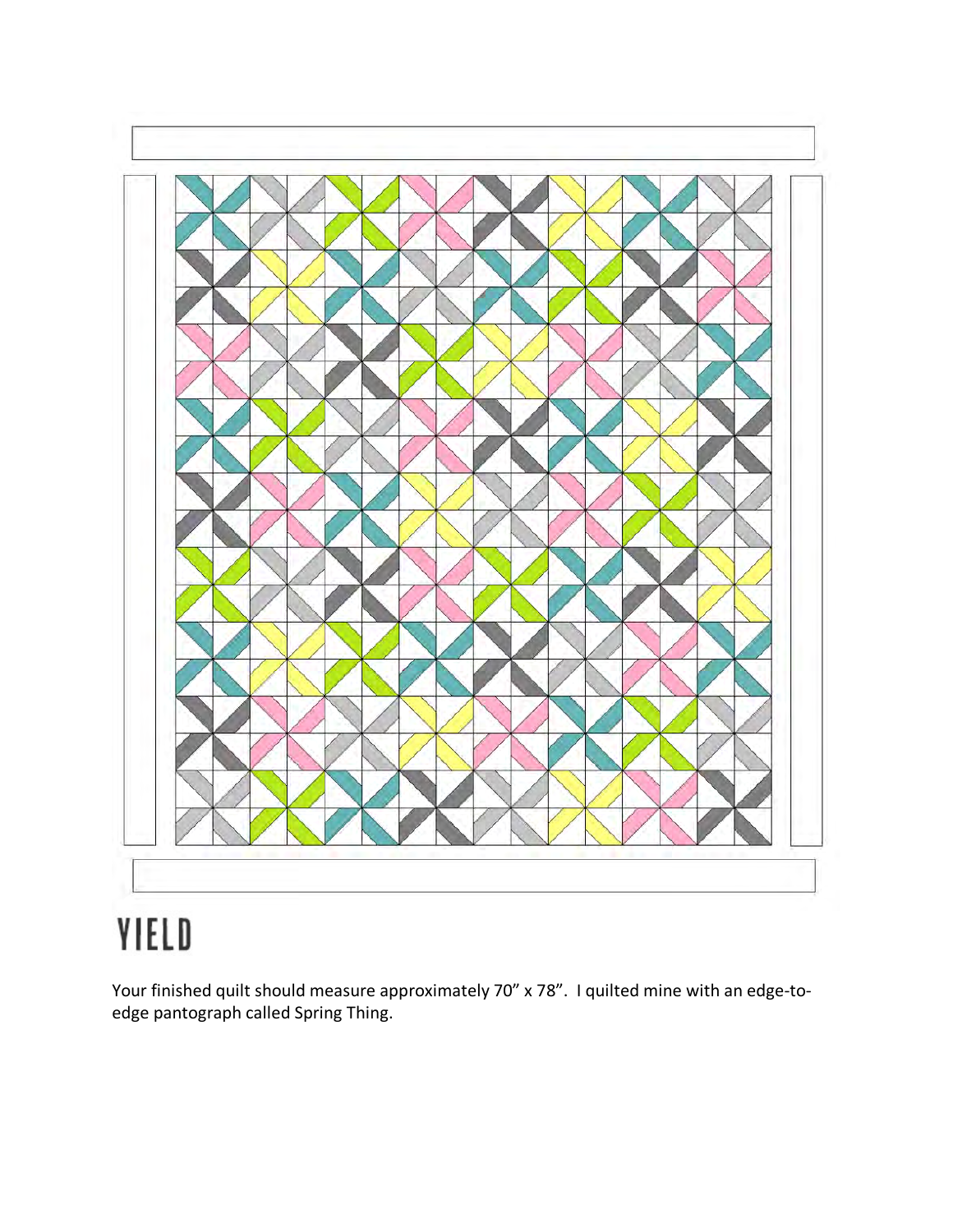